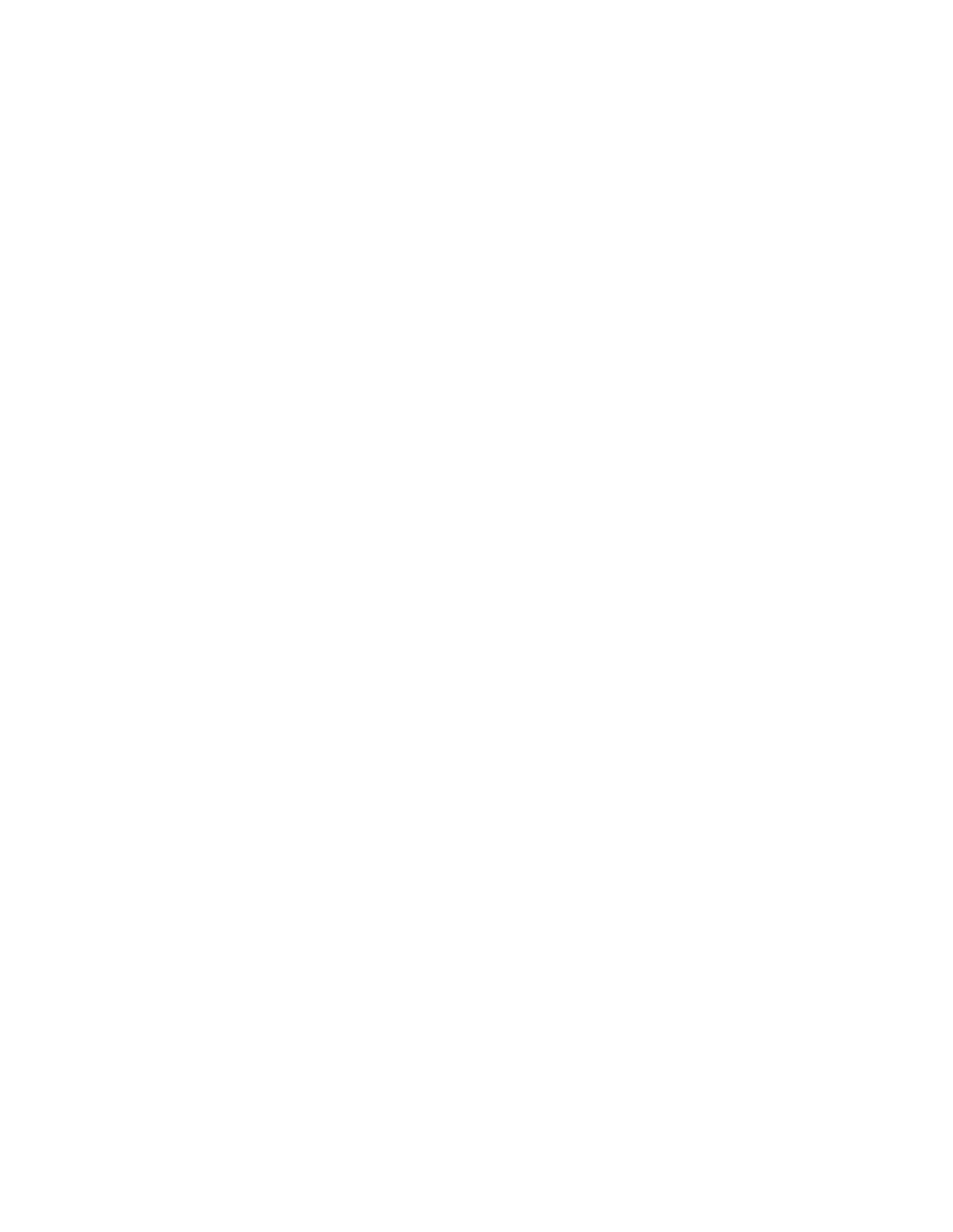# County of Los Angeles Department of Public Health Division of Communicable Disease Control and Prevention

# **Strategic Plan 2016-2020**

## **CONTENTS**

| Investigation, and Laboratory Detection                                                            |  |
|----------------------------------------------------------------------------------------------------|--|
|                                                                                                    |  |
| Strategy 3: Promote and Support Effective Public Health Policy, Legislation and Regulation13       |  |
| Strategy 4: Research and Advance New Insights and Innovative Solutions to Public Health Problems14 |  |
|                                                                                                    |  |
| Strategy 6: Advance Workforce Development and Training to Strengthen Public Health Practice15      |  |
| Strategy 7: Promote Strong Long-term Planning and Quality Improvement among CDCP Programs16        |  |
|                                                                                                    |  |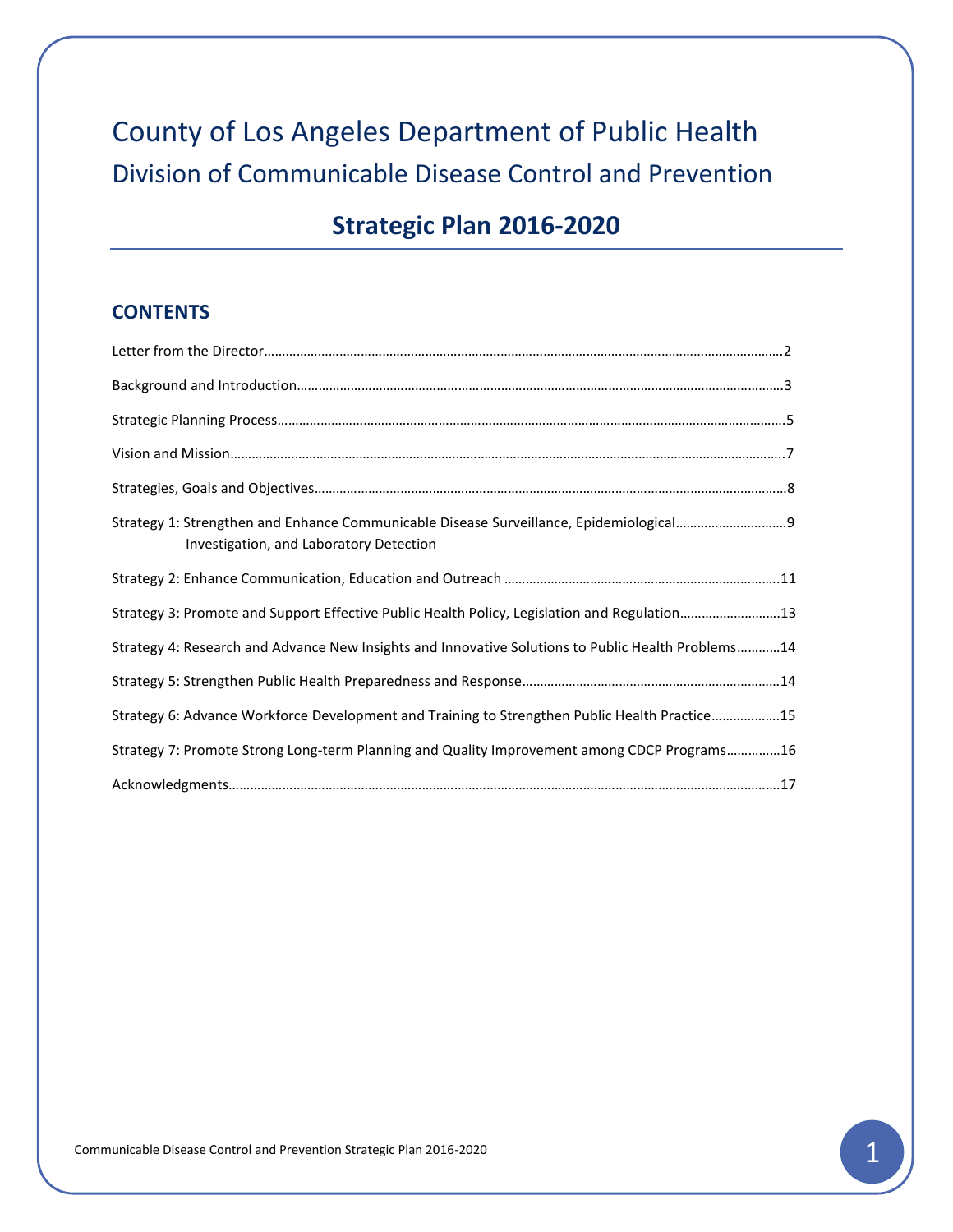#### **LETTER FROM THE DIRECTOR**

Dear Colleagues,

It gives me great pleasure to present the first Communicable Disease Control and Prevention (CDCP) Division Strategic Plan for 2016-2020.

This Strategic Plan builds upon the Strategic Plans of the CDCP Programs (Acute Communicable Disease Control, Immunization, Tuberculosis Control, the Public Health Laboratories, Veterinary Public Health, and Viral Hepatitis Prevention) as well as the Strategic Plans and priorities of the Los Angeles County (LAC) Department of Public Health (DPH) and the County of Los Angeles.

The Strategic Plan outlines the major activities of the CDCP Division and the strategic priorities for the next five years, including:



- strengthen and enhance communicable disease surveillance, epidemiological investigation, and laboratory detection;
- enhance communication, education and outreach;
- promote and support effective public health policy, legislation and regulation;
- research and advance new insights and innovative solutions to public health problems;
- strengthen public health preparedness and response;
- advance workforce development and training to strengthen public health practice; and
- promote strong long-term planning and quality improvement among CDCP Programs.

This Strategic Plan is a dynamic, evolving document and will be revised, as needed, to accommodate changing priorities to meet the demands and challenges of communicable disease control due to such factors as emerging infectious diseases (e.g., Ebola preparedness and the response to Zika virus), the rise of multi-drug resistant bacteria (e.g., multi-drug resistant and extremely drug resistant tuberculosis), and outbreaks (e.g., the recent measles outbreak).

There are two companion documents currently in preparation that will supplement the Strategic Plan; namely, the performance measures for the progress towards achieving the goals and objectives in the Plan, as well as an annual, prioritized workplan that indicates the specific activities of focus in the current year.

The CDCP Division and its Programs value our partnerships with other DPH Divisions/Programs, other County Departments, State and Federal partners, and our stakeholders in the Community. The goals of the Strategic Plan can only be fully achieved through such collaborative partnerships.

I welcome any feedback or suggestions on the Strategic Plan and appreciate your partnership with our Division.

With best regards,

Robert J. Kim-Farley, M.D., M.P.H. Director, Communicable Disease Control and Prevention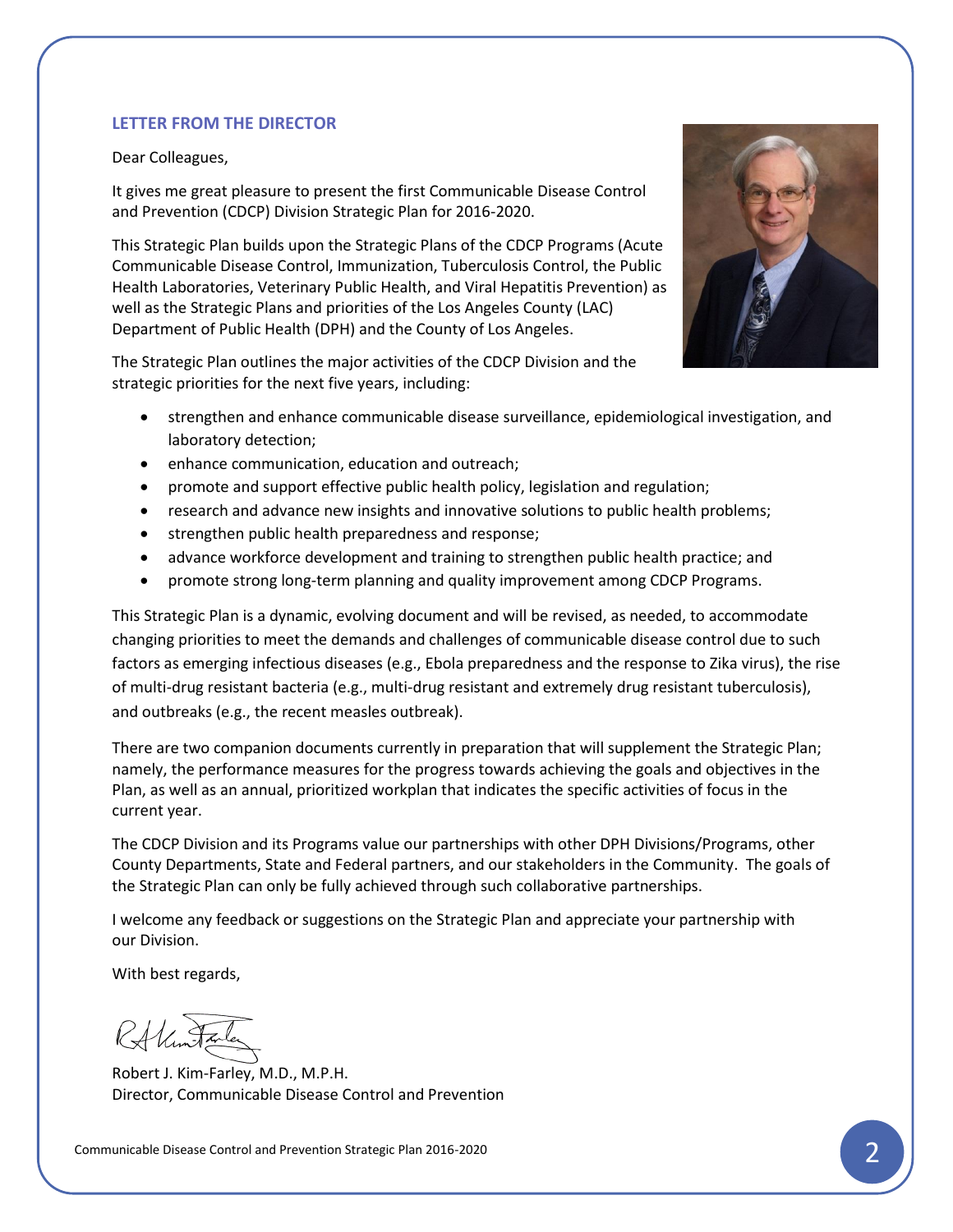#### **BACKGROUND**

The great achievements in Public Health in the 20th century are, in large part, due to the gains in communicable disease prevention and control in such areas as sanitation, food safety, vaccines, antibiotics and improved nutrition. The health protections provided by communicable disease prevention and control shifts the mortality burden from communicable diseases in the young to chronic diseases in the old. Therefore, by the end of the 20th century, the three leading causes of death were chronic diseases (coronary heart disease, stroke and lung cancer). These early successes of communicable disease control actions made it possible to imagine that communicable disease would be a thing of the past.

However, this optimism led to complacency towards communicable disease threats and, during the 1980s, as national, state and local support for communicable disease surveillance and control declined, new diseases such as HIV emerged; and there was a reemergence of tuberculosis (including multidrug resistant strains), which spread through U.S. cities. A 1992 report issued by the Institutes of Medicine (IOM), Emerging Infections: Microbial Threats to Health in the United States, described the major factors that contribute to disease emergence, including societal changes and the ability of microbes to evolve and concluded that emerging communicable diseases are a major threat to U.S. health.

In the 21st century, communicable diseases continue to be a serious threat as new diseases emerge and known diseases re-emerge in epidemic proportions. Adding to this is the continuing increase in antimicrobial resistance, globalization, the threat of bioterrorism and the decreasing capacity to recognize and respond to microbial threats. To deal with these threats requires a stronger, more flexible public health system that is well-prepared to respond to known disease problems, as well as to address the unexpected, whether it be an Ebola outbreak, a disease caused by an unknown organism, or a bioterrorist attack.

#### **INTRODUCTION**

The LAC DPH Communicable Disease Control and Prevention (CDCP) Division's Strategic Plan for 2016- 2020 provides a roadmap for the work necessary during the next 5 years to realize our vision of "all persons and animals in LAC free from suffering, disability and death due to communicable diseases."

Today's communicable disease challenges are broad and complex due to microbes evolving and adapting to changing populations and environments. The emergence of new viruses, such as H1N1 influenza, the re-emergence of tuberculosis (TB), record-high levels of pertussis, and the resurgence of diseases like measles, demonstrate the continuing threat to health and the ability to prevent and control disease. To address these challenges, CDCP must maintain and strengthen surveillance, outbreak response, and preparedness capabilities while pursuing public health policy, bolstering collaborative partnerships, delivering education and technical assistance to providers and the public, and developing and maintaining a highly skilled workforce.

The CDCP Division is comprised of five major programs: Acute Communicable Disease Control Program, Immunization Program, Public Health Laboratories, Tuberculosis Control Program, and Veterinary Public Health. It is also home to the Adult Viral Hepatitis Coordinator, the Meaningful Use Coordinator, the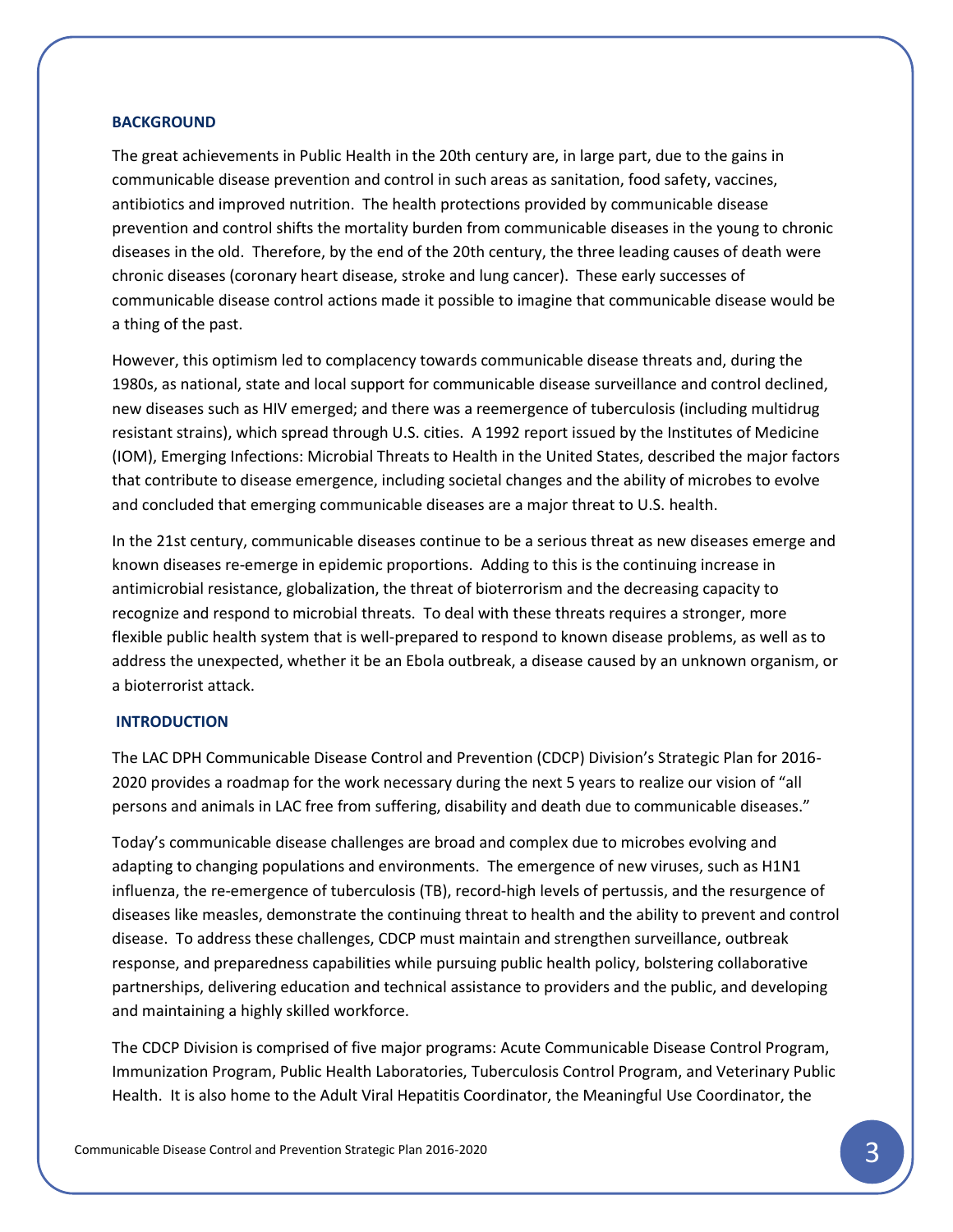Performance Improvement Coordinator, and the Coordinator for Communicable Diseases in Correctional/Detention Facilities. The collective mission of all CDCP programs and coordinators is to reduce the risk factors and disease burdens of preventable communicable diseases for all persons and animals in LAC through surveillance, early detection and screening, disease investigation, implementation of prevention and control measures, and state of the art laboratory services. CDCP also provides education, training, and technical assistance; develops and advances policies; and addresses public health emergency preparedness as it relates to communicable diseases. CDCP is responsible for the prevention and control of a wide range of communicable diseases, including TB, foodborne, vectorborne, blood-borne, and vaccine preventable diseases as well as communicable animal diseases. Excluded from CDCP oversight are sexually transmitted diseases that are not vaccine preventable, including HIV/AIDS.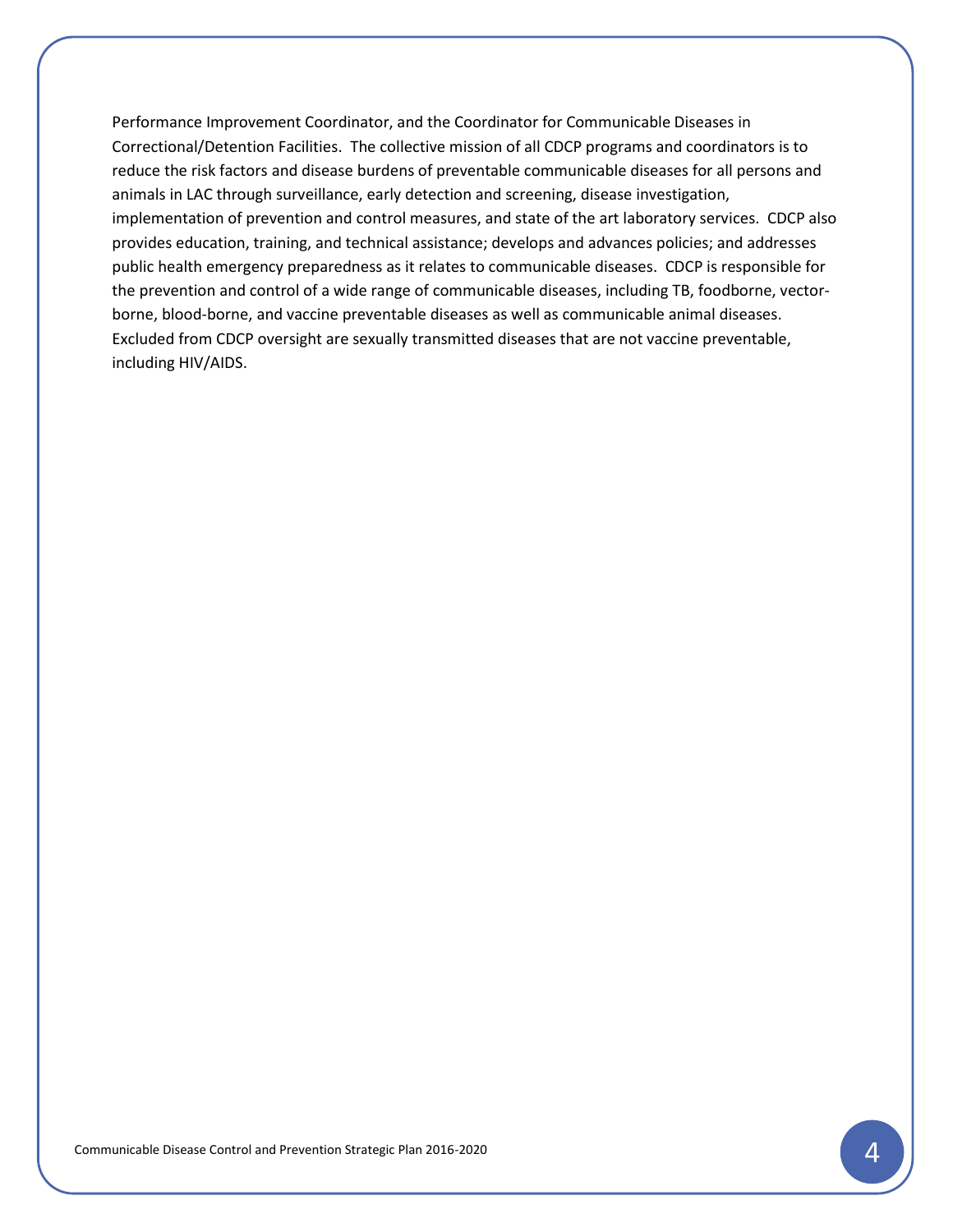#### **STRATEGIC PLANNING PROCESS**

The strategic planning process included a review of the current LAC/DPH Strategic Plan, the Strategic Plans for all five of the programs in CDCP and the LAC Adult Viral Hepatitis Prevention Plan. A CDC Framework for Preventing Infectious Diseases and the National Center for Emerging and Zoonotic Infectious Disease Strategic Plan 2012-2017 also helped inform the Plan. Strategies, goals and objectives from each of the five CDCP Program Strategic Plans and the DPH Strategic Plan were grouped into common themes and the CDCP Division Strategic Plan was drafted based on these common themes. A draft of the CDCP Division Strategic Plan was circulated to all five CDCP Program Directors and comments and suggestions were solicited as a major topic during a CDCP Leadership Group meeting. Comments and suggestions from the CDCP Program Directors were adapted into the final plan.

CDCP's Strategic Plan is organized into seven strategies. Each strategy includes goals and objectives.

- **Strategy 1: Strengthen and Enhance Communicable Disease Surveillance, Epidemiological Investigation and Laboratory Detection** aims to maintain and integrate surveillance systems in CDCP, support further enhancements of surveillance systems, enhance the use of health information technology, improve communicable disease investigations, and enhance public health laboratory services.
- **Strategy 2: Enhance Communication, Education and Outreach** seeks to strengthen internal and external partnerships; strengthen communication with internal and external stakeholders; and provide training and education to health care providers, veterinarians, laboratorians and the public.
- **Strategy 3: Promote and Support Effective Public Health Policy, Legislation and Regulation** focuses on developing and advancing public health policies, legislation and regulation as well as exercising Health Officer Authority.
- **Strategy 4: Research and Advance New Insights and Innovative Solutions to Public Health Problems** supports the pursuit of research opportunities, the communication of research findings and the translation of research findings into evidence-based public health practice.
- **Strategy 5: Strengthening Public Health Preparedness and Response** supports improving preparedness activities to prevent and respond to urgent/emerging communicable diseases, including outbreaks, bioterrorism and other public health emergencies.
- **Strategy 6: Advance Workforce Development and Training to Strengthen Public Health Practice** aims to attract and recruit a knowledgeable, diverse workforce and provide training and professional development to the CDCP workforce.
- **Strategy 7: Promote Long-term Planning and Quality Improvement among CDCP Programs**  focuses on development of CDCP Program Strategic Plans and participation in the development of the LAC/DPH Strategic Plan as well as continuously improving program processes and interventions.

To assess how well the Goals and Objectives of the CDCP Strategic Plan are being met, CDCP Administration in collaboration with the CDCP Leadership Group is developing performance measures to track and evaluate yearly progress. In addition, a crosswalk will be conducted to match CDCP Program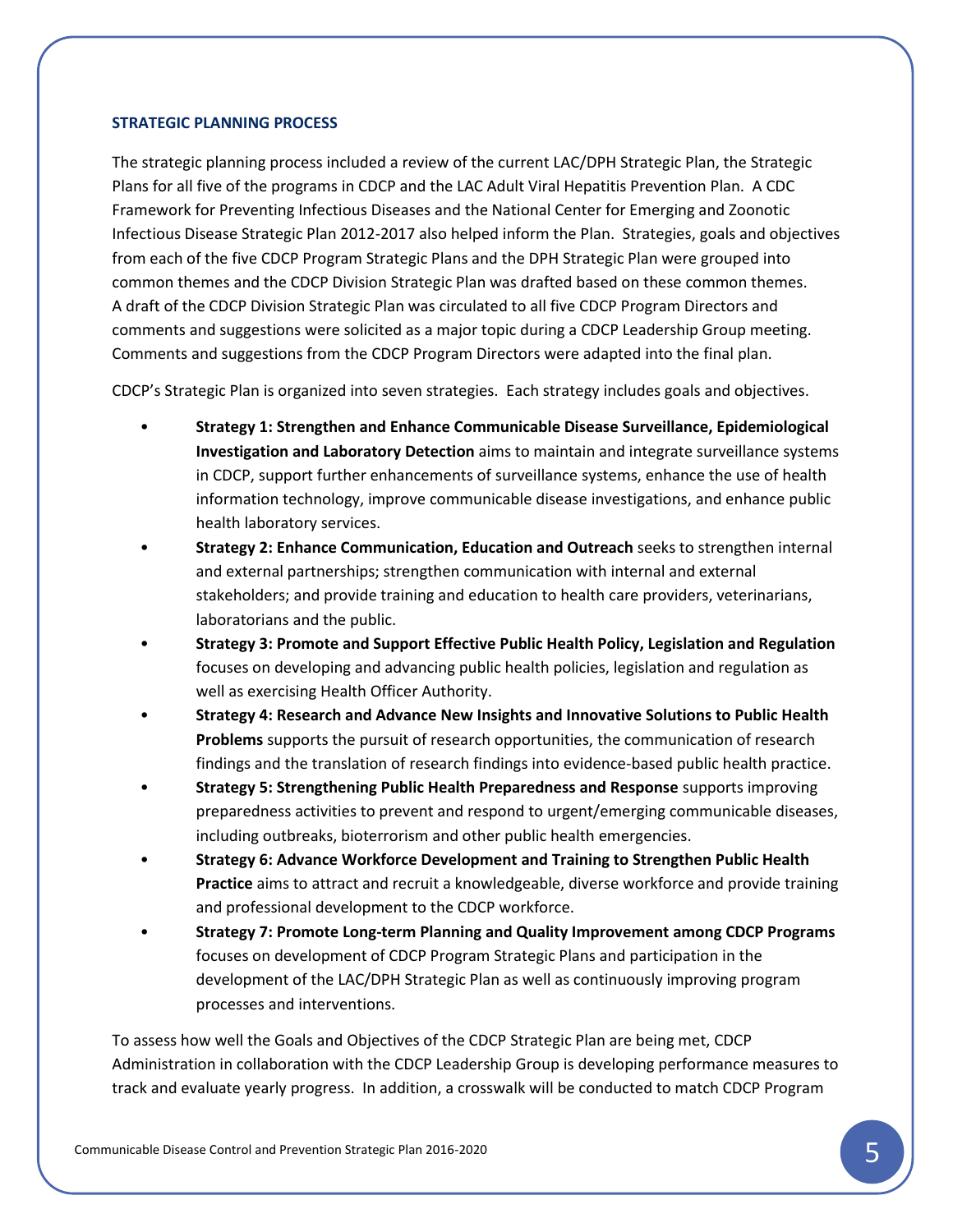performance measures to Goals and Objectives in the CDCP Strategic Plan. CDCP Programs are encouraged to add or modify performance measures to improve alignment between their performance measures and the CDCP Strategic Plan. To implement their Program Strategic Plans, CDCP Programs develop an annual prioritized Operational Plan identifying activities and events which address Goals and Objectives in their Program Strategic Plans.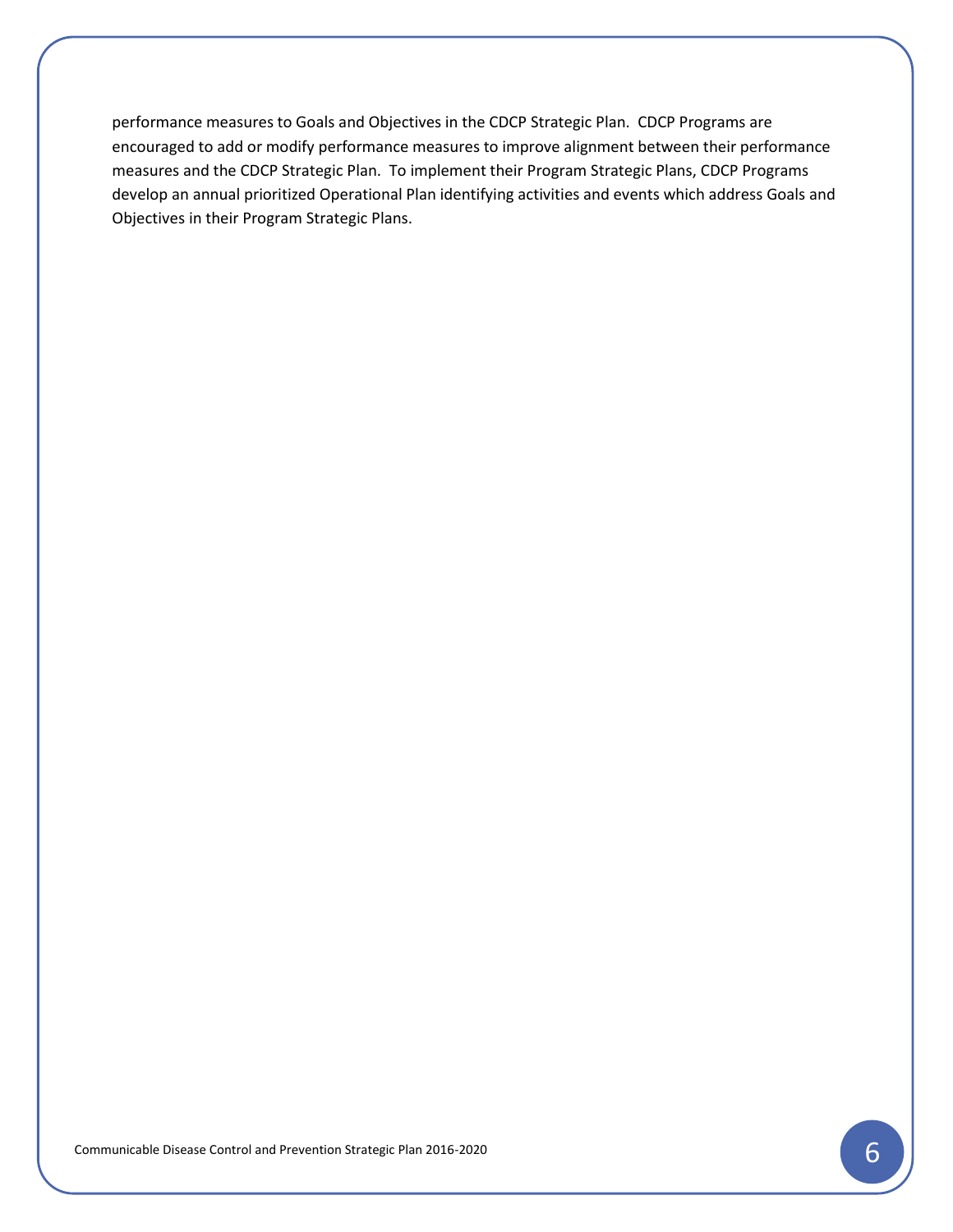#### **VISION**

All persons and animals in Los Angeles County free from suffering, disability and death due to communicable diseases.

#### **MISSION**

To reduce the risk factors and disease burdens of preventable communicable diseases for all persons and animals in Los Angeles County, in partnership with others, through providing the best possible health promotion, surveillance, investigative, laboratory, and disease prevention and control services.

#### **DETAILED MISSION STATEMENT**

To reduce the risk factors for contracting or transmitting communicable diseases and communicable disease burdens, when preventable, for all persons and animals in LAC, in partnership with other programs within and outside LAC/DPH, including LAC Department of Health Services (DHS), other LAC and City agencies, residents, organizations, communities and health care providers through:

- Promotion of healthy behaviors;
- Surveillance of diseases and risk factors to guide public health action;
- Early detection and screening for communicable diseases;
- Investigation of communicable disease reports and coordination of control measures to prevent disease;
- Offering state-of-the-art laboratory services;
- Promotion of effective preventative public health, personal health, and animal health services in partnership with the health care community;
- Working with health care providers, hospitals, long-term care facilities, and treatment centers to implement evidence-based procedures and guidelines for the prevention and treatment of communicable diseases;
- A strong and appropriate workforce with proper job classifications.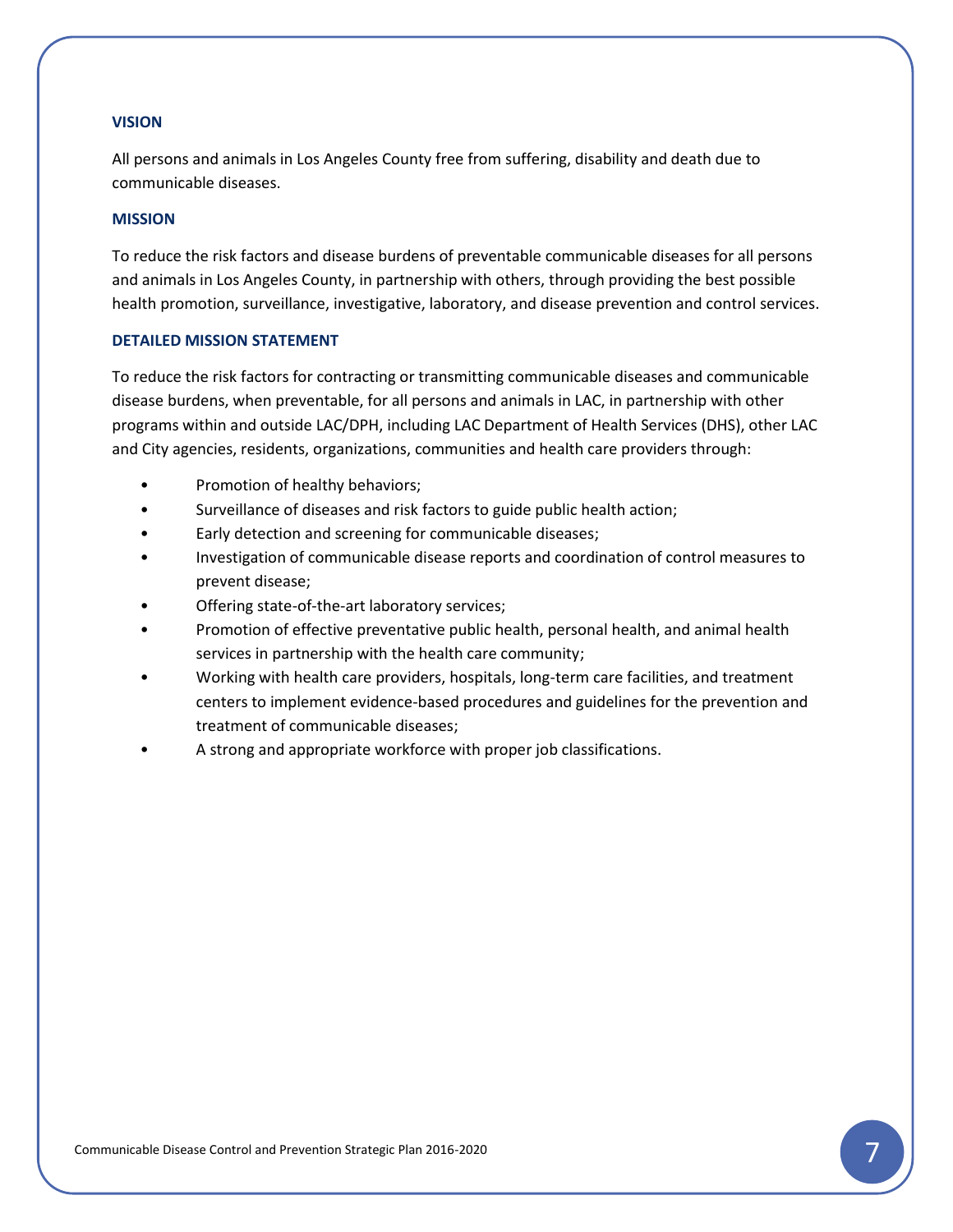# **STRATEGIES AND GOALS**

| STRATEGY 1: Strengthen and<br>enhance communicable disease<br>surveillance, epidemiological<br>investigation, and laboratory<br>detection | Goal 1.1: Strengthen communicable disease surveillance<br>$\bullet$<br>Goal 1.2: Efficiently conduct communicable disease investigations, manage<br>$\bullet$<br>cases effectively and implement control measures rapidly<br>Goal 1.3: Enhance use of health information technology and meaningful use<br>$\bullet$<br>regulations for public health purposes<br>Goal 1.4: Expand and upgrade laboratory services to ensure high-priority, state<br>$\bullet$<br>of art testing capabilities including Electronic Laboratory Reporting and<br>notifiable disease reporting |
|-------------------------------------------------------------------------------------------------------------------------------------------|----------------------------------------------------------------------------------------------------------------------------------------------------------------------------------------------------------------------------------------------------------------------------------------------------------------------------------------------------------------------------------------------------------------------------------------------------------------------------------------------------------------------------------------------------------------------------|
| <b>STRATEGY 2: Enhance</b><br>communication, education and<br>outreach                                                                    | Goal 2.1: Enhance and strengthen internal and external partnerships<br>$\bullet$<br>Goal 2.2: Strengthen communication with internal and external stakeholders<br>$\bullet$<br>Goal 2.3: Provide training and education to healthcare providers, veterinarians,<br>$\bullet$<br>laboratorians and the community regarding communicable disease<br>Goal 2.4: Strengthen health communication<br>$\bullet$                                                                                                                                                                   |
| STRATEGY 3: Promote and<br>support effective public health<br>policy, legislation and<br>regulation                                       | Goal 3.1: Develop and advance public health policies, legislation and regulations<br>$\bullet$<br>to prevent, detect and control communicable disease<br>Goal 3.2: Exercise Health Officer Authority to enforce local orders and<br>$\bullet$<br>ordinances, California Department of Public Health (CDPH) orders and rules and<br>statutes that pertain to public health                                                                                                                                                                                                  |
| <b>STRATEGY 4: Research and</b><br>advance new insights and<br>innovative solutions to public<br>health problems                          | Goal 4.1: Ensure that CDCP Programs initiate and expand research in the<br>$\bullet$<br>practice of public health                                                                                                                                                                                                                                                                                                                                                                                                                                                          |
| STRATEGY 5: Strengthen public<br>health preparedness and<br>response                                                                      | Goal 5.1: Enhance the ability to prepare for, prevent, and respond to<br>$\bullet$<br>urgent/emerging communicable diseases, including outbreaks, bioterrorism, and<br>other public health emergencies                                                                                                                                                                                                                                                                                                                                                                     |
| STRATEGY 6: Advance<br>workforce development and<br>training to strengthen public<br>health practice                                      | Goal 6.1: Attract, recruit and retain a knowledgeable, diverse, and sustainable<br>$\bullet$<br>workforce<br>Goal 6.2: Provide training, professional development and career enhancement<br>$\bullet$<br>opportunities to the entire CDCP workforce                                                                                                                                                                                                                                                                                                                        |
| STRATEGY 7: Promote strong<br>long-term planning and quality<br>improvement among CDCP<br>programs                                        | Goal 7.1: Develop and implement a functional, useful CDCP Division Strategic<br>$\bullet$<br>Plan and CDCP Programmatic Strategic Plans<br>Goal 7.2: Actively participate in the development and implementation of the<br>$\bullet$<br>LAC DPH strategic plan and the Disease Control Bureau strategic plan<br>Goal 7.3: Continuously improve program processes and interventions<br>$\bullet$<br>Goal 7.4: CDCP Administration actively seeks to provide support to the CDCP<br>$\bullet$<br>programs as needed                                                           |

Communicable Disease Control and Prevention Strategic Plan 2016-2020 **8**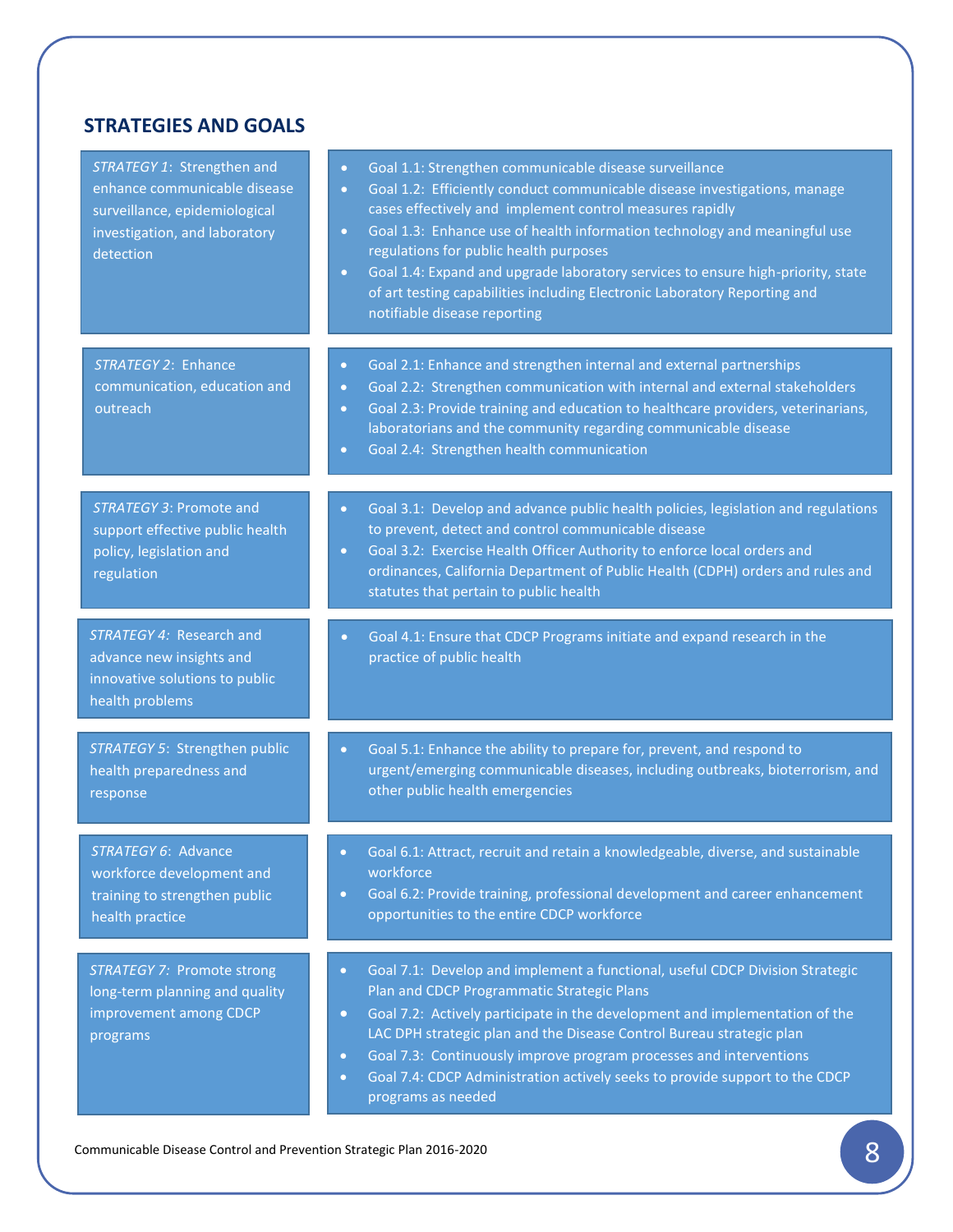## **Strengthen and Enhance Communicable Disease Surveillance, Epidemiological Investigation, and Laboratory Detection**

#### **Goal 1.1: Strengthen communicable disease surveillance.**

- Objective 1.1a: In collaboration with LAC/DPH Information Technology (DPH IT), enhance and maintain LAC/DPH internal disease surveillance systems, *such as eHARS TRIMS, VCMR, Casewatch, CMAP, and animal bite and animal disease reporting databases.*
- Objective 1.1b: In collaboration with LAC/DPH Information Technology (DPH IT), integrate LAC/DPH internal disease surveillance systems *including systems such as eHARS, TRIMS, VCMR, Casewatch, CMAP, and animal bite and animal disease reporting databases.*
- Objective 1.1c: In collaboration with LAC/DPH Information Technology (DPH IT), seamlessly interface LAC/DPH internal disease surveillance systems with external electronic systems at the local, state, and federal level *including integration of electronic systems of local hospitals, LAC/DHS hospitals, California Department of Public Health (CDPH) such as Cal-READI and the Centers for Disease Control's National Healthcare Safety Network (NHSN).*
- Objective 1.1d: Enhance vaccine-preventable disease surveillance and measurement of vaccine coverage.

#### **Goal 1.2: Efficiently conduct communicable disease investigations, manage cases effectively, and implement control measures rapidly.**

- Objective 1.2a: Standardize disease investigation processes *internally and in partnership with Community Health Services (CHS) to ensure timely, efficient and highquality investigations.*
- Objective 1.2b: Ensure timely and effective communicable disease case management *both internally and in partnership with CHS.*
- Objective 1.2c: Strengthen contact investigation and contact management processes *both internally and in partnership with CHS.*

### **Goal 1.3: Enhance use of health information technology and meaningful use regulations for public health purposes.**

 Objective 1.3a: Maintain the syndromic surveillance system *to assess the magnitude of existing outbreaks or health conditions in humans and explore innovative use of syndromic surveillance in other areas including animal health.*

Communicable Disease Control and Prevention Strategic Plan 2016-2020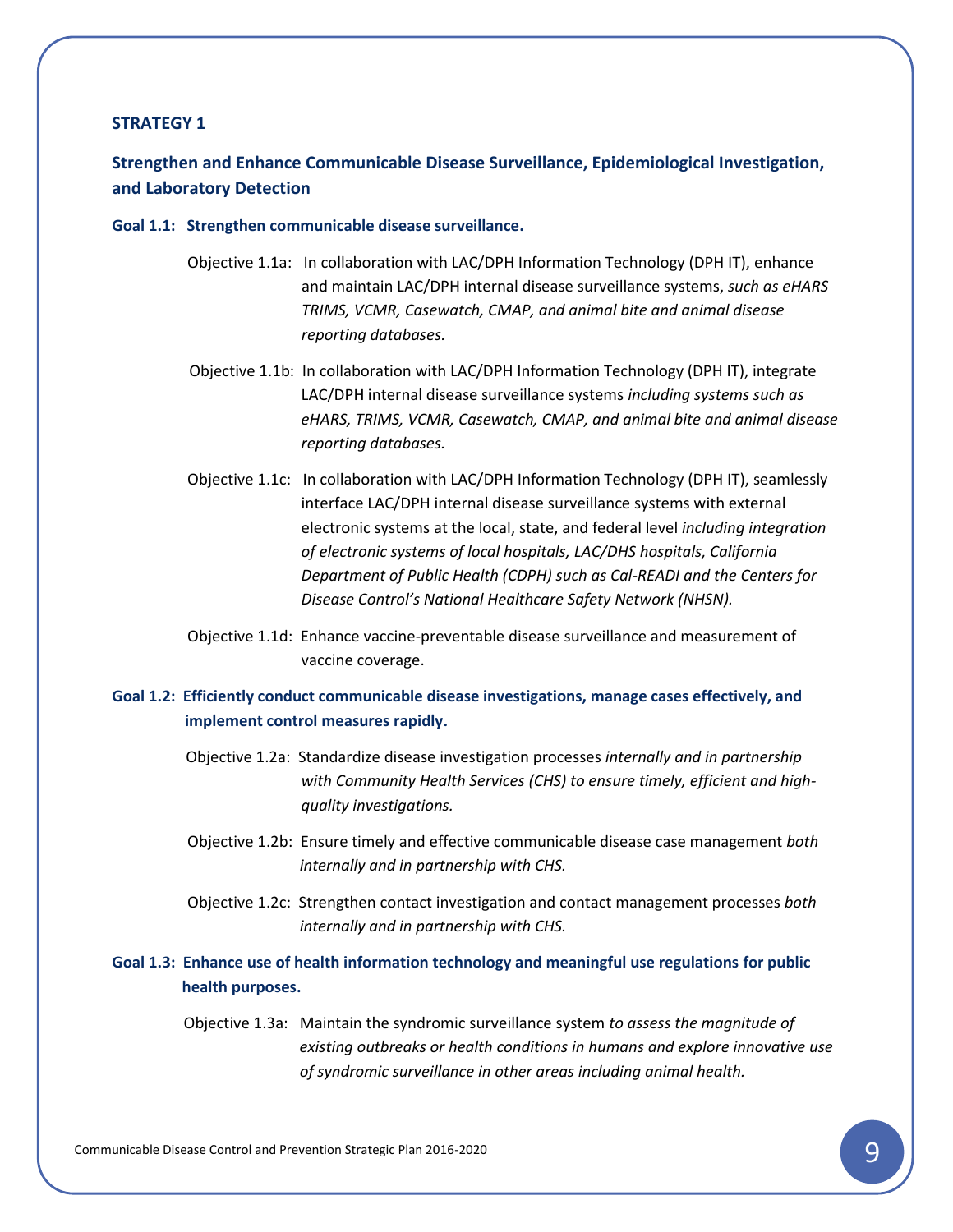- Objective 1.3b: Increase the number of providers who are reporting vaccines administered into CAIR (California Immunization Registry).
- Objective 1.3c: Promote electronic reporting of notifiable communicable disease *by healthcare providers and veterinarians.*
- Objective 1.3d: Promote Electronic Laboratory Reporting (ELR) *for all laboratories reporting human and animal communicable disease results in LAC.*
- Objective 1.3e: Explore using Electronic Health Records (EHRs) for the detection and reporting of notifiable communicable diseases *starting with outreach to LAC DHS or other external partners to determine the feasibility of developing an EHR-based automated surveillance system for notifiable communicable diseases.*
- Objective 1.3f: Explore using EHRs for public health purposes *including extraction of data (e.g. immunization records) and electronic prompts to call attention to risk factors (e.g. pop up alerts for diabetes testing for patients diagnosed with tuberculosis, prompts to offer vaccines).*

#### **Goal 1.4: Expand and upgrade laboratory services to ensure high-priority, state of art testing capabilities including Electronic Laboratory Reporting and notifiable disease reporting.\***

- Objective 1.4a: Evaluate/assess the viability of all existing laboratory services *including those provided by the Environmental Toxicology Laboratory.*
- Objective 1.4b: Expand laboratory services *based on client needs, anticipated testing volumes, methods available, projected turnaround times and cost effectiveness.*
- Objective 1.4c: Search for new laboratory service areas *that can respond to emerging public health needs and are cost effective.*
- Objective 1.4d: Expand automated electronic ordering and reporting capabilities for reportable diseases *to improve information flow between the Public Health Laboratories and DPH Programs.*
- Objective 1.4e: Evaluate opportunities to provide contracted services *to other local health departments and to the California Department of Public Health.*

\*See Strategy 5, Objective 5.1a for Emergency Preparedness laboratory goal.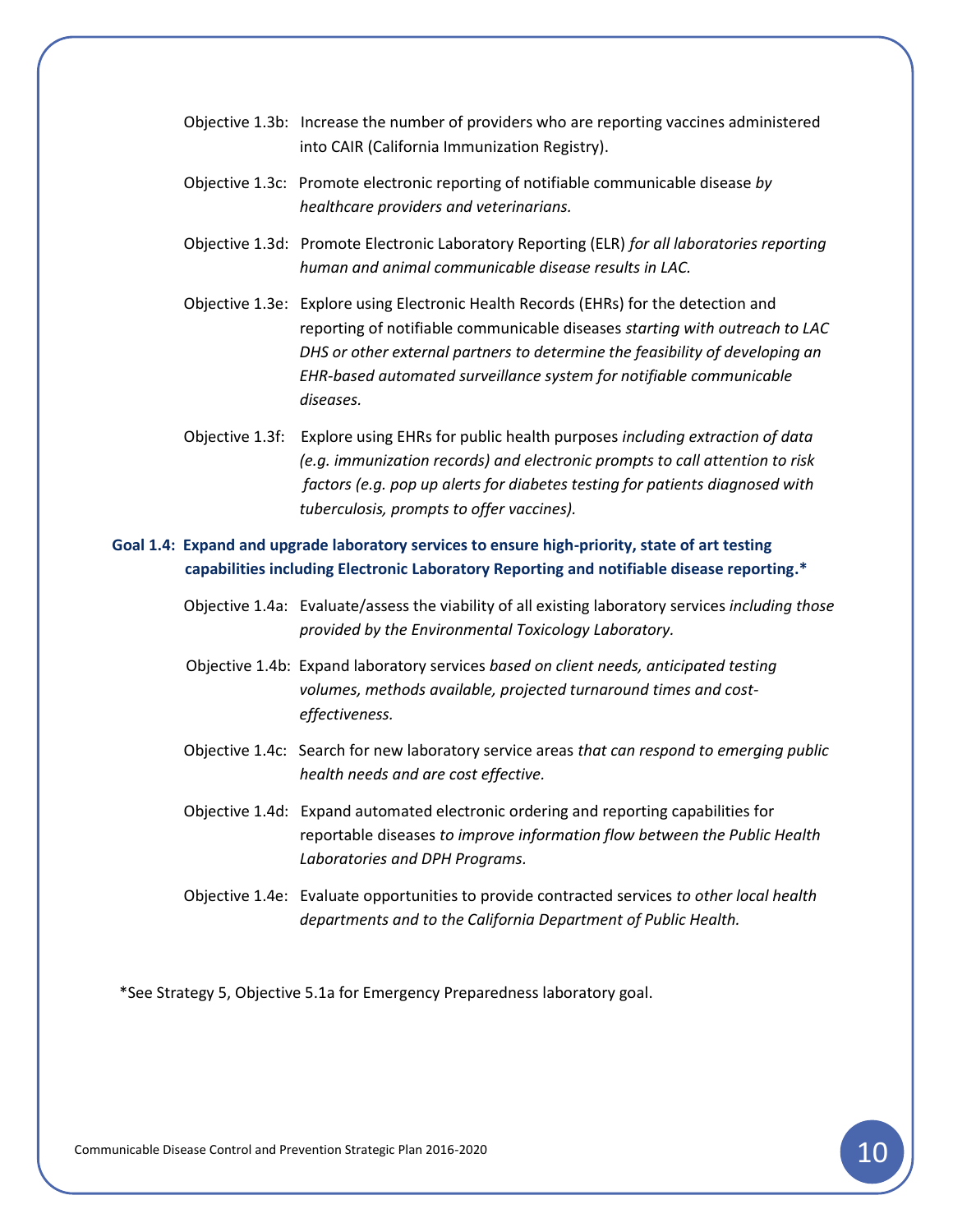#### **Enhance Communication, Education and Outreach**

#### **Goal 2.1: Enhance and strengthen internal and external partnerships.**

- Objective 2.1a: Collaborate with DPH Office of Communications and Public Affairs (OCPA) and local stakeholders, partners, and communities *as well as other allies to promote prevention, reduce risk factors and decrease the disease burdens of communicable disease in LAC.*
- Objective 2.1b: Partner with the LAC/DPH School Liaison *to effectively interact with schools, school districts, private school organizations, school health centers, PTAs, and other school related groups such as the Los Angeles County Office of Education (LACOE).*
- Objective 2.1c: Maintain active participation in intra and inter-divisional work-groups and meetings, *including presenting at the Public Health Commission on an annual basis and Ad Hoc presentations to Health Deputies on timely and important topics.*
- Objective 2.1d: Each CDCP Program will assess internal and external customer satisfaction through yearly surveys.

#### **Goal 2.2: Strengthen communication with internal and external stakeholders.**

- Objective 2.2a: Disseminate useable, timely surveillance data, public health research and evidence based resources *through multiple communication channels such as journal publications, Departmental and other publications, CDCP Program and Division websites, scientific meetings, grand rounds, and stakeholder meetings.*
- Objective 2.2.b: Provide expertise *to local, state and national advisory communicable disease committees and policy-making organizations either as an Ad Hoc or formal member.*
- Objective 2.2c: Strengthen communication and coordination *between CDCP programs and other divisions and programs in DPH such as Environmental Health (EH), and especially within the Bureau of the Medical Director/Disease Control including Community Health Services (CHS), and Division of HIV and STD Programs (DHSP), to facilitate collaborative efforts for rapid response to communicable disease investigations and outbreaks.*
- Objective 2.2.d: Expand and improve accessibility and functionality of CDCP Programs' internal (PHD employee portal) and external (LAC/DPH) websites (publichealth.lacounty.gov).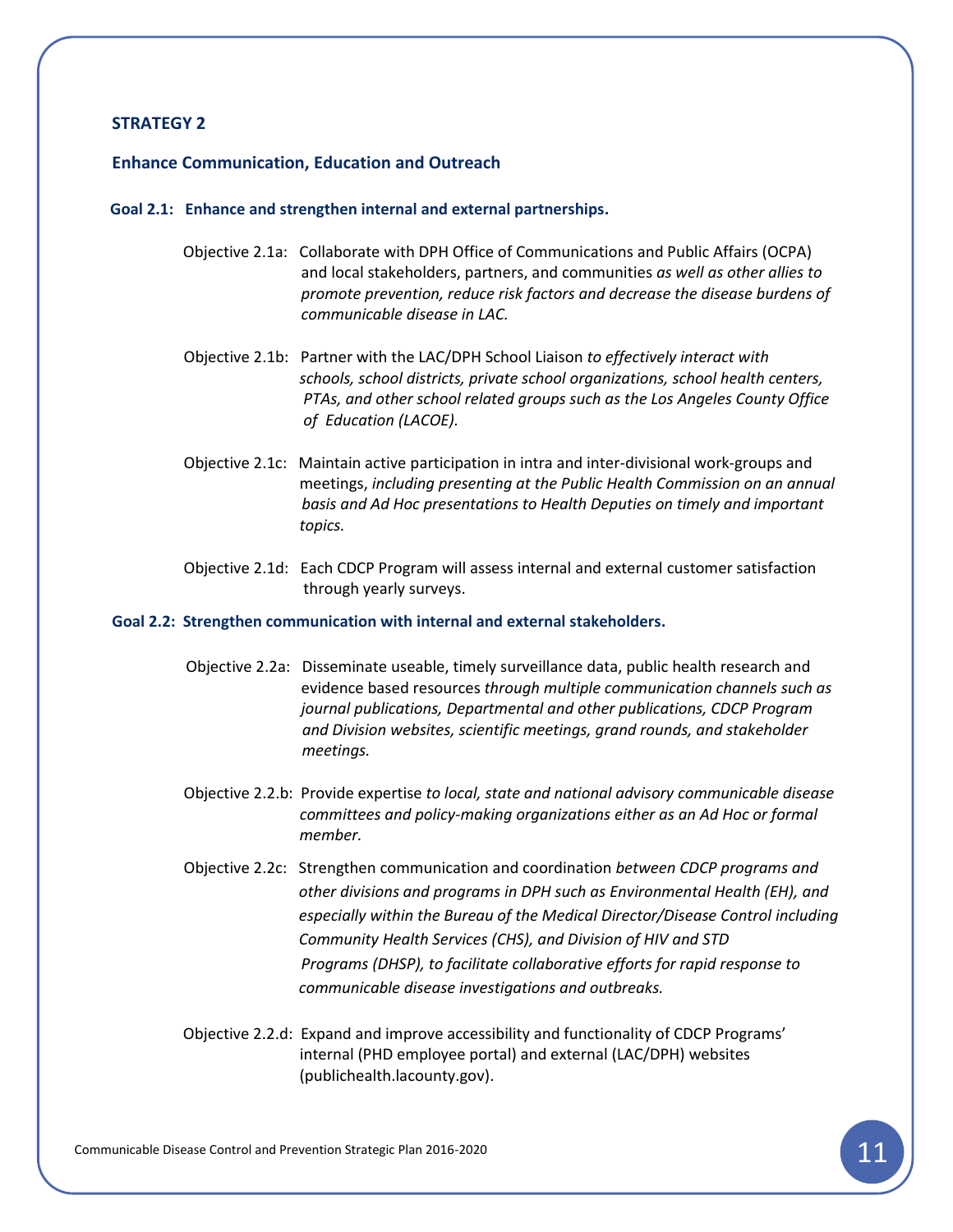#### **Goal 2.3: Provide training and education to healthcare providers, veterinarians, laboratorians and the community regarding communicable disease.**

- Objective 2.3a: Provide evidence-based training, technical assistance, education (including CEUs) and expert consultation *to internal and external healthcare providers, veterinarians and laboratorians to improve prevention and control of communicable disease, including vaccination, screening, detection, reporting and treatment of communicable disease.*
- Objective 2.3b: In collaboration with DPH Community Health Services (CHS), OCPA, and other partners, provide education to the community to promote prevention and control of communicable diseases.
- Objective 2.3c: Identify, develop and disseminate culturally appropriate patient educational materials *to medical providers, community-based organizations and individuals.*

#### **Goal 2.4: Strengthen health communication.**

- Objective 2.4a: In collaboration with OCPA, maximize the use of traditional mass media and social media to *provide health information to consumers and stakeholders*.
- Objective 2.4b: Provide media and presentation training opportunities to CDCP staff *including speaking on/off camera, radio interviews, social media, and preparing press statements.*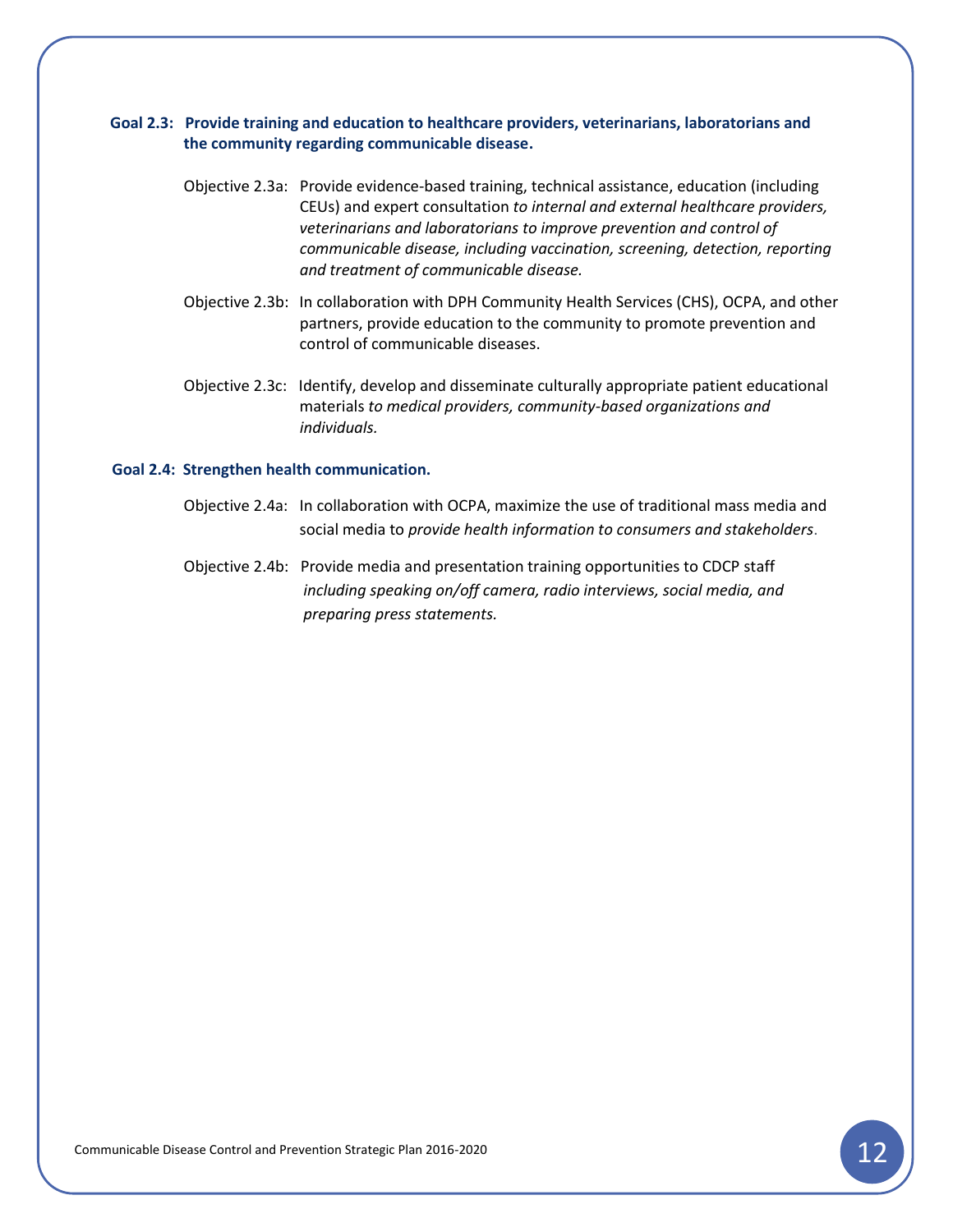#### **Promote and Support Effective Public Health Policy, Legislation and Regulation**

- **Goal 3.1: Develop and advance public health policies, legislation and regulation to prevent, detect and control communicable disease.**
	- Objective 3.1a: Actively identify, research, analyze, make recommendations on, and monitor public health policy issues *being discussed by governing officials, elected officials, professional societies, labor unions, and other entities that set or influence policy and/or practices.*
	- Objective 3.1b: With Departmental approval, engage in advocacy, development and adoption and/or modification of public health policies, *including taking positions of advocacy and testifying at legislative hearings for policies that have LAC Board of Supervisors approval.*
	- Objective 3.1c: Inform, educate and collaborate with internal and external stakeholders regarding the potential public health impacts of policies and/or procedures *that exist or are being considered.*
	- Objective 3.1.d: Support appropriate implementation and enforcement of new or amended policies/regulations/legislation.

#### **Goal 3.2: Exercise Health Officer Authority to enforce local orders and ordinances, California Department of Public Health (CDPH) orders and rules and statutes that pertain to public health.**

- Objective 3.2a: All CDCP Programs with Health Officer Mandates derived from the State and/or LAC legislation, regulation and/or codes *shall exercise those mandates under the delegated authority of the Health Officer.*
- Objective 3.2b: Develop Health Officer Orders under Health Officer Authority *to meet new challenges in emerging communicable disease (e.g. Ebola), in the absence of existing or planned statewide legislation.*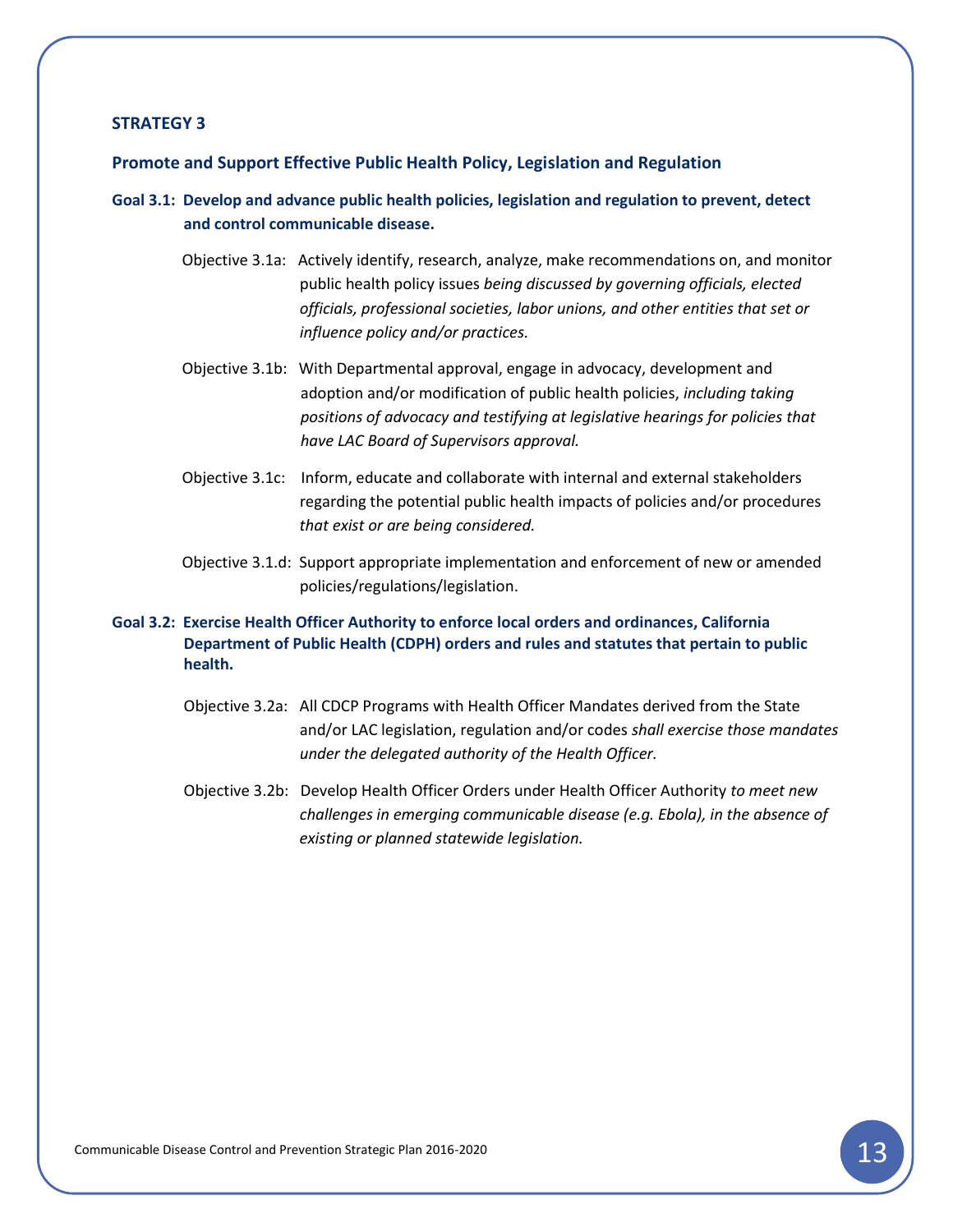#### **Research and Advance New Insights and Innovative Solutions to Public Health Problems**

#### **Goal 4.1: Ensure each CDCP Program initiates and expands research in the practice of public health.**

- Objective 4.1a: Seek and actively pursue research opportunities to expand scientific knowledge, assess program impact *and identify cutting edge solutions to public health problems (e.g. Video Direct Observation Therapy, using Civil Surgeons for tuberculosis screening, new lab testing platforms).*
- Objective 4.1b: Communicate research findings to stakeholders, partners and the public *through presentations at conferences, publication in scientific literature, meetings and the media.*
- Objective 4.1c: Enhance the translation of public health research into evidence based public health practice.
- Objective 4.1d: Ensure each CDCP Program initiates or expands research through a yearly written research agenda *approved by the Division Director.*

#### **STRATEGY 5**

#### **Strengthen Public Health Preparedness and Response**

- **Goal 5.1: Enhance the ability to prepare for, prevent, and respond to urgent/emerging communicable diseases, including outbreaks, bioterrorism, and other public health emergencies.** 
	- Objective 5.1a: Enhance laboratory capacity *to conduct rapid detection and reporting of biological and chemical agents.*
	- Objective 5.1b: In collaboration with DPH Emergency Preparedness and Response Program (EPRP), develop pre-event protocols for use during outbreaks (e.g., protocols for collecting data on risk factors, disease severity, and other clinical information).
	- Objective 5.1c: Expand repository of LAC/DPH branded educational materials *that can easily be updated or modified in the event of an outbreak or emergency*.
	- Objective 5.1d: Ensure all CDCP staff are prepared to respond to unusual health events *via education, training and active participation in drills and exercises. All staff, regardless of job classification, should be encouraged to volunteer for preparedness drills and exercises, such as staffing PODS, when such opportunities arise.*
	- Objective 5.1e: Ensure that all CDCP Programs have a Continuity of Operations Plan (COOP) in place.

Communicable Disease Control and Prevention Strategic Plan 2016-2020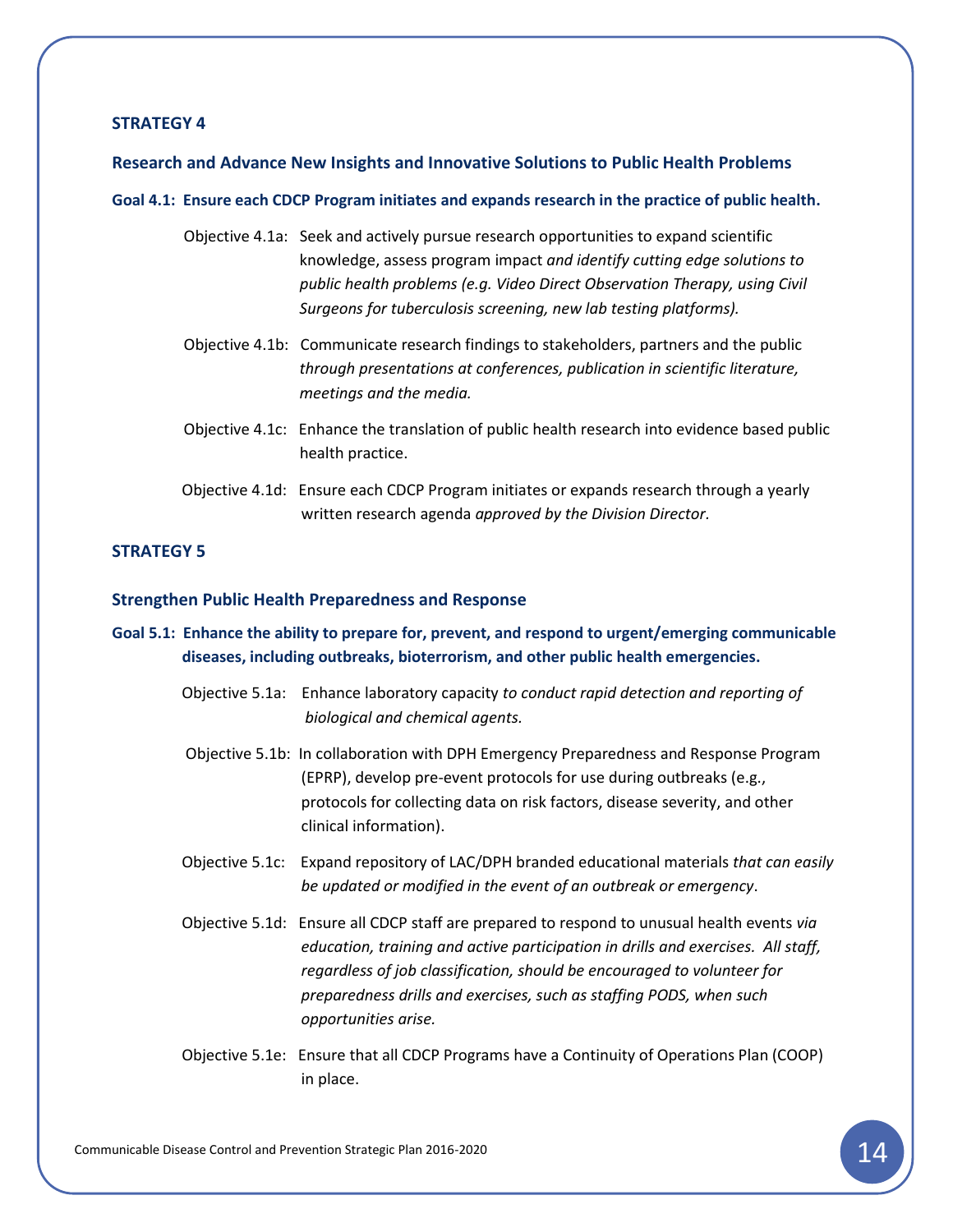#### **Advance Workforce Development and Training to Strengthen Public Health Practice**

#### **Goal 6.1: Attract, recruit and retain a knowledgeable, diverse, and sustainable workforce.**

- Objective 6.1a: Advocate for examination bulletins and class specifications that are designed to optimally recruit candidates *with competencies necessary to perform the duties of the position.*
- Objective 6.1b: Ensure opportunities for recruiting and mentoring of students and fellows *(e.g., the Epidemiologic Intelligence Service, Council of State and Territorial Epidemiologist, CDC Public Health Associates, public health and nursing students) in CDCP programs.*
- Objective 6.1c: Maintain adequate skill mix and staffing levels *to enable sufficient functional capacity of CDCP Programs.*

#### **Goal 6.2: Provide training, professional development and career enhancement opportunities to the entire CDCP workforce.**

- Objective 6.2a: Encourage all levels of CDCP personnel to pursue career development *through trainings and conferences as appropriate to individuals' roles.*
- Objective 6.2b: Encourage employee participation in mentoring of students, fellows and new staff.
- Objective 6.2c: Actively seek funding opportunities for staff training.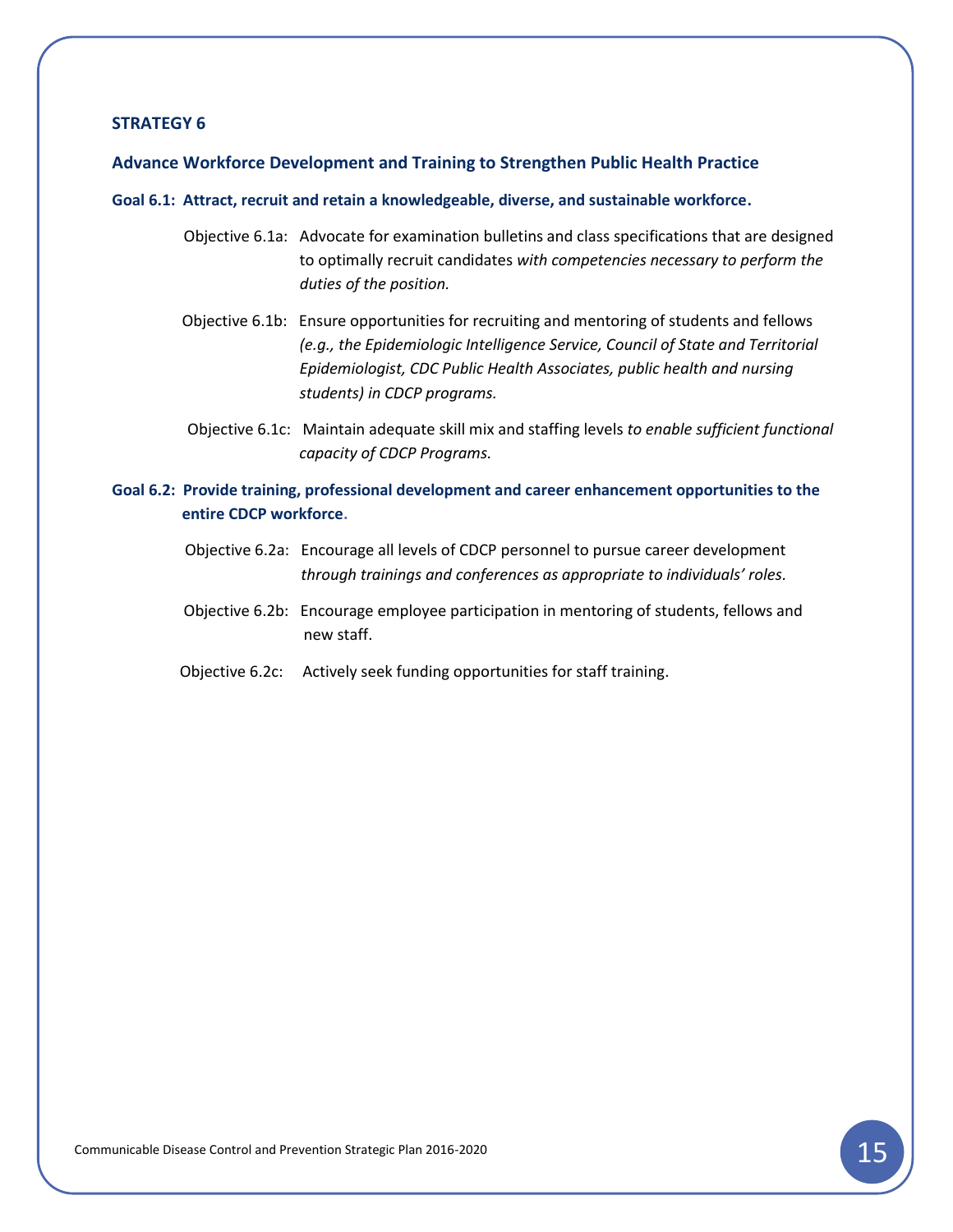#### **Promote Strong Long-term Planning and Quality Improvement among CDCP Programs**

- **Goal 7.1: Develop and implement a functional, useful CDCP Division Strategic Plan and CDCP Programmatic Strategic Plans.**
	- Objective 7.1a: Ensure that each CDCP Program and the CDCP Division has a current strategic plan *that aligns with the LAC/DPH Strategic Plan and Bureau of the Medical Director/Disease Control goals and objectives.*
	- Objective 7.1b: Ensure that each CDCP Program and the CDCP Division develop annual work plans *that include strategies, deliverables, activities, and time lines based upon the goals and objectives of their respective Strategic Plan.*
	- Objective 7.1c: Monitor progress towards the achievement of the goals and objectives *contained in the CDCP Division and Program Strategic plans.*

#### **Goal 7.2: Actively participate in the development and implementation of the LAC/DPH Strategic Plan and the Disease Control Bureau Strategic Plan.**

 Objective 7.2a: Ensure CDCP representation in the LAC/DPH and DPH Disease Control strategic planning process.

#### **Goal 7.3: Continuously improve program processes and interventions.**

Objective 7.3a: Ensure each CDCP Program conducts one quality improvement project per year using the Plan, Do, Study, Act tool *to achieve measurable improvements in efficiency, effectiveness, services and processes.*

#### **Goal 7.4: CDCP Administration actively seeks to provide support to the CDCP Programs as needed.**

- Objective 7.4.a: Ensure an effective process of completing Board and DPH assignment, *including clearly defining the assignment request; tracking assignments; and supporting the drafting, review, and finalizing of the assignment.*
- Objective 7.4.b: Provide Divisional level administrative support *for personnel actions, travel and training, supplies and equipment procurement, and needed policy changes when programs are experiencing difficulties with Bureau, DPH, Agency, and/or CEO administration.*

Objective 7.4c: Explore opportunities for co-locating CDCP Programs in one location.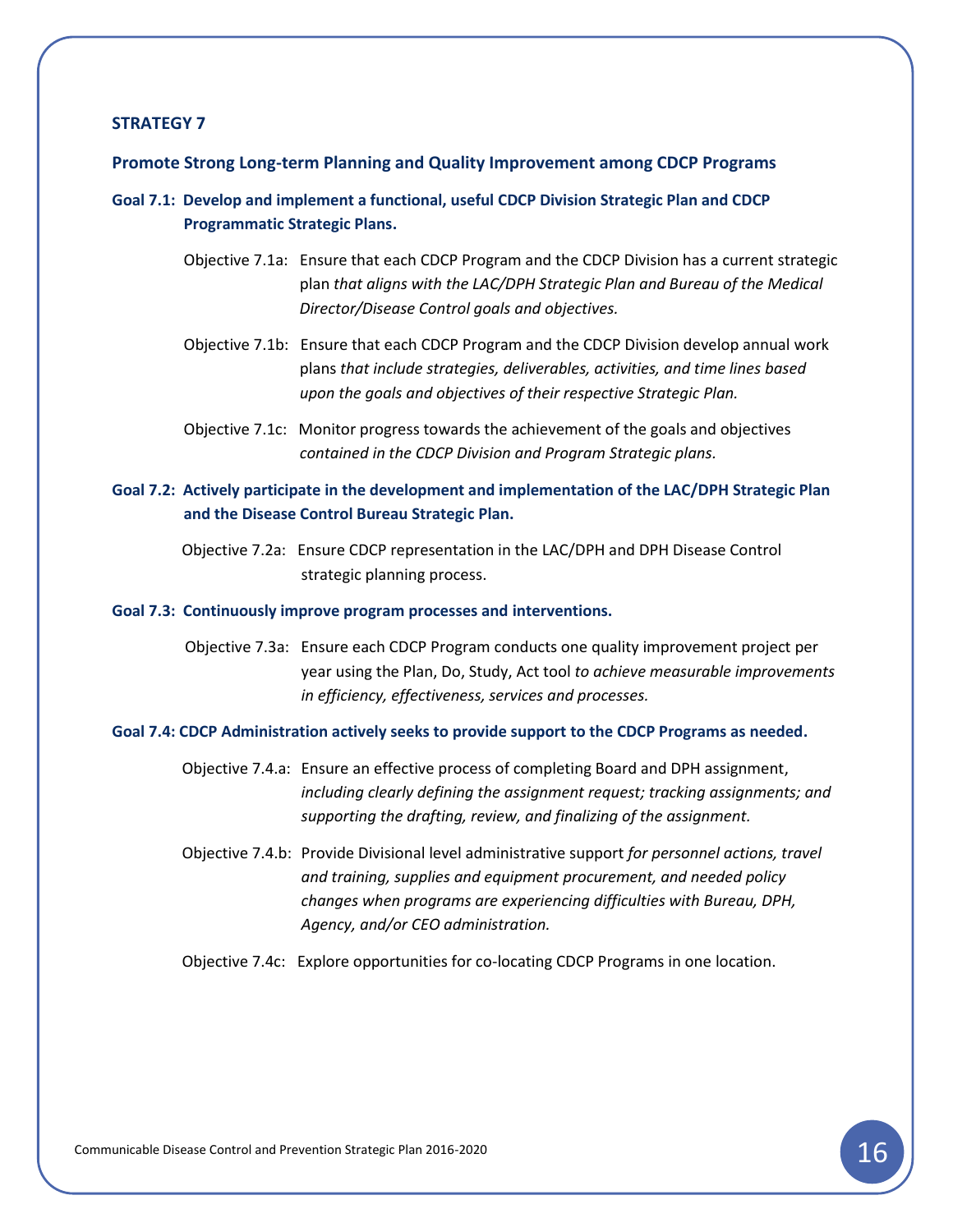#### **ACKNOLWEDGEMENTS**

The CDCP office would like to thank the following individuals for their time, support and valuable contributions.

#### **CDCP Office Staff:**

Robert Kim-Farley, MD, MPH, Communicable Disease Control and Prevention Division Director Patricia Araki, MPH Peter Guan Susan Hathaway, RN, MPH Julia Heinzerling, MPH Bernice Jackson, MD, MPH Blanca Lapointe Maureen Quraishi Tonia Smith, MPA Jenny Stohner

#### **CDCP Programs Directors:**

Alicia Chang, MD, MS Karen Ehnert, DVM, MPVM, DACVPM Nicole Green, PhD, D(ABMM) Laurene Mascola, MD, MPH Michelle Parra, PhD

Photo Credits Front Page: All photos Public Domain from CDC Public Health Image Library. Photo ID numbers: 5404, 14805, 9257 and 20913. Photo credits for 5404, 9257-James Gathany